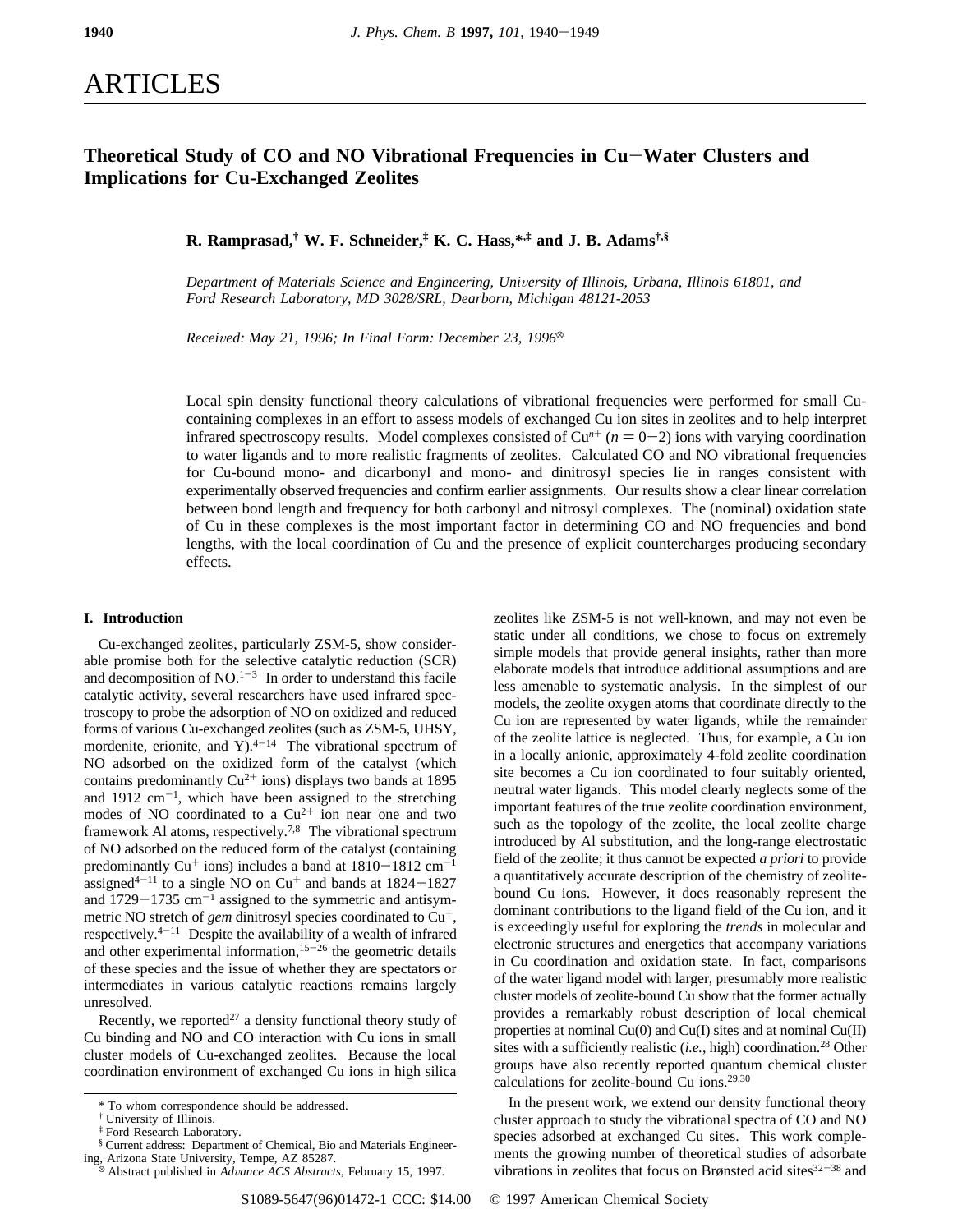at least two prior calculations at the Hartree-Fock level for NO bound to Cu sites.  $30,31$  We begin by examining the vibrational spectrum of Cu-bound CO in complexes including  $[Cu(H<sub>2</sub>O)<sub>x</sub>CO]<sup>n+</sup>$ ,  $x = 0, 1, 2, 4, n = 0-2$  (water ligand models), and larger, more realistic models $28$  (described in the next section), and the corresponding *gem* dicarbonyl complexes [Cu-  $(H_2O)_x(CO)_2$ <sup>n+</sup>. CO may play a role in the SCR of NO, and CO has been employed extensively as a spectroscopic probe in studies of Cu-exchanged sites in zeolites.<sup>7,9,15,39,40</sup> Further, the interaction of CO with transition metal ions is well understood theoretically, and the model copper carbonyl complexes provide a ready reference system for our computational study. Next, we examine the analogous NO containing complexes, including  $[Cu(H<sub>2</sub>O)<sub>x</sub>NO]<sup>n+</sup>$ ,  $x = 0, 1, 2, 4, n = 0-2$  (water ligand models), and larger models,28 and the corresponding *gem* dinitrosyl complexes  $[Cu(H<sub>2</sub>O)<sub>x</sub>(NO)<sub>2</sub>]<sup>n+</sup>$ . Throughout this work, we attempt to address the following specific questions: (a) Are the vibrational frequencies calculated using our models consistent with experimentally observed frequencies? (b) Do our results confirm or contradict earlier assignments of observed frequencies? (c) Do modifications of the water ligand model, such as considering larger cluster models, have a significant effect on calculated frequencies? (d) What general factors affect CO and NO frequencies?

#### **II. Computational Details**

All reported calculations were performed using the Amsterdam Density Functional  $(ADF)^{41}$  code with most options as chosen in ref 27. Within ADF, a single integration mesh parameter controls the numerical accuracy of the Hamiltonian matrix elements; a larger integration mesh parameter increases the computational cost but yields a finer numerical integration mesh and more accurate matrix elements. Because high accuracy is particularly important for frequency calculations,<sup>42</sup> all of the results reported here (both optimized geometries and frequencies) were obtained with a reasonably conservative integration mesh parameter of 4.5. A split-valence plus polarization Slater orbital basis set is used for all main group elements, and a double-zeta s and p and triple-zeta d Slater orbital basis is used for Cu. Equilibrium geometries were obtained within the local spin density approximation (LSDA).<sup>43</sup> Geometries were considered optimized when the maximum and the root-mean-square forces were less than 0.001 hartree/bohr.

The finer integration mesh used here required a reoptimization of the ground state geometries found in ref 27 for monocarbonyl and mononitrosyl complexes; for the most part, this reoptimization produced only minor changes. The Cu in these complexes was coordinated to 0, 1, 2, or 4 water ligands in addition to being coordinated to a single carbonyl or nitrosyl ligand. The complexes themselves were assigned a 0,  $1+$ , or  $2+$  charge (simulating CO or NO adsorbed to nominal Cu(0), Cu(I), or Cu(II) oxidation states, respectively) and were subjected to certain symmetry restrictions in order to mimic the local environment of Cu ions in zeolites.<sup>27</sup> Additional symmetry constraints were imposed in some cases in order to expedite geometry optimizations; for instance, in all complexes with one water ligand, the Cu, O (of the water ligand), and H atoms were constrained to be in the same plane, and in all complexes with two and four water ligands, all Cu-O bonds were constrained to be equal, as were the  $O - Cu - X$  angles and the  $H - O - Cu - X$ dihedral angles  $(X = C \text{ or } N)$ . While these symmetry constraints are clearly idealizations of the lower symmetry environments present in real zeolites, they allow us to focus on important trends that depend on coordination. CO was found to bind to Cu in a bent fashion in the neutral complexes and

**TABLE 1: Selected Geometric Parameters and Scaled EFFF and Full Normal Mode (in Parentheses) CO Stretch Frequencies for [Cu(H2O)***x***(CO)]***<sup>n</sup>*<sup>+</sup> **Complexes (Distances in Å, Angles in deg, and Frequencies in cm**-**1)**

|                         | $C - O$ | $Cu-C$ | $Cu-C-O$                   | $Cu-O$ | $v_{\text{CO}}$ |  |  |  |
|-------------------------|---------|--------|----------------------------|--------|-----------------|--|--|--|
| $Cu(0)$ Systems $(n=0)$ |         |        |                            |        |                 |  |  |  |
| $x=0$                   | 1.152   | 1.867  | 140.5                      |        | 1966 (1955)     |  |  |  |
| $x=1$                   | 1.167   | 1.830  | 143.2                      | 1.978  | 1876 (1876)     |  |  |  |
| $x = 2$                 | 1.171   | 1.810  | 150.2                      | 2.122  | 1849 (1857)     |  |  |  |
| $x = 4$                 | 1.144   | 1.803  | 168.2                      | 2.212  | 1985 (2014)     |  |  |  |
| expt                    |         |        |                            |        | $2108^a$        |  |  |  |
|                         |         |        | $Cu(I)$ Systems $(n = 1)$  |        |                 |  |  |  |
| $x=0$                   | 1.121   | 1.818  | 180.0                      |        | 2197 (2219)     |  |  |  |
| $x=1$                   | 1.124   | 1.784  | 180.0                      | 1.870  | 2173 (2198)     |  |  |  |
| $x = 2$                 | 1.129   | 1.788  | 180.0                      | 2.012  | 2130 (2153)     |  |  |  |
| $x = 4$                 | 1.134   | 1.793  | 180.0                      | 2.184  | 2109 (2124)     |  |  |  |
| expt                    |         |        |                            |        | $2150 - 2160^b$ |  |  |  |
|                         |         |        | $Cu(II)$ Systems $(n = 2)$ |        |                 |  |  |  |
| $x=0$                   | 1.112   | 1.987  | 180.0                      |        | 2252 (2276)     |  |  |  |
| $x=1$                   | 1.112   | 1.886  | 179.5                      | 1.886  | 2257 (2289)     |  |  |  |
| $x = 2$                 | 1.115   | 1.932  | 180.0                      | 1.895  | 2238 (2256)     |  |  |  |
| $x = 4$                 | 1.118   | 1.869  | 180.0                      | 1.999  | 2207 (2214)     |  |  |  |
| expt                    |         |        |                            |        | 2180c           |  |  |  |
|                         |         |        |                            |        |                 |  |  |  |

*<sup>a</sup>* Cu-ZSM-5.39 *<sup>b</sup>* Cu-ZSM-5.7,9,15,39,40 *<sup>c</sup>* Cu-ZSM-5.40

**TABLE 2: Selected Geometric Parameters and Scaled EFFF and Full Normal Mode (in Parentheses) NO Stretch Frequencies for**  $\left[\text{Cu}(\text{H}_2\text{O})_r(\text{NO})\right]^{n+}$  **Complexes (Distances in Å, Angles in deg, and Frequencies in cm**-**1)**

|                                                                                                                              | $N-O$ | $Cu-N$ | $Cu-N-O$                   | $Cu-O$ | $\nu_{\rm NO}$               |  |  |
|------------------------------------------------------------------------------------------------------------------------------|-------|--------|----------------------------|--------|------------------------------|--|--|
| Cu(0) Systems $(n = 0)$                                                                                                      |       |        |                            |        |                              |  |  |
| $x=0$                                                                                                                        | 1.177 | 1.865  | 118.5                      |        | 1671 (1648)                  |  |  |
| $x=1$                                                                                                                        | 1.217 | 1.766  | 134.7                      | 1.920  | 1522 (1525)                  |  |  |
| $x = 2$                                                                                                                      | 1.223 | 1.785  | 136.6                      | 2.149  | 1497 (1499)                  |  |  |
| $x = 4$                                                                                                                      | 1.234 | 1.824  | 131.0                      | 2.314  | 1447 (1427)                  |  |  |
|                                                                                                                              |       |        | $Cu(I)$ Systems $(n = 1)$  |        |                              |  |  |
| $x=0$                                                                                                                        | 1.138 | 1.851  | 127.9                      |        | 1872 (1854)                  |  |  |
| $x=1$                                                                                                                        | 1.150 | 1.788  | 133.8                      | 1.880  | 1853 (1843)                  |  |  |
| $x = 2$                                                                                                                      | 1.158 | 1.782  | 139.7                      | 1.996  | 1816 (1810)                  |  |  |
| $x = 4$                                                                                                                      | 1.168 | 1.830  | 130.4                      | 2.172  | 1773 (1760)                  |  |  |
| expt                                                                                                                         |       |        |                            |        | $1810 - 1812^a$              |  |  |
|                                                                                                                              |       |        |                            |        | $1815^{b}$                   |  |  |
|                                                                                                                              |       |        |                            |        | $1810^c$                     |  |  |
|                                                                                                                              |       |        | $Cu(II)$ Systems $(n = 2)$ |        |                              |  |  |
| $x=0$                                                                                                                        | 1.079 | 1.920  | 180.0                      |        | 2234 (2223)                  |  |  |
| $x=1$                                                                                                                        | 1.089 | 1.756  | 180.0                      | 1.840  | 2171 (2181)                  |  |  |
| $x=2^d$                                                                                                                      | 1.096 | 1.764  | 180.0                      | 1.935  | 2129 (2137)                  |  |  |
| $x=2^e$                                                                                                                      | 1.092 | 2.187  | 121.4                      | 1.870  | 2137 (2121)                  |  |  |
| $x = 4^d$                                                                                                                    | 1.098 | 1.790  | 180.0                      | 2.098  | 2107 (2115)                  |  |  |
| $x=4^e$                                                                                                                      | 1.104 | 1.903  | 121.9                      | 2.080  | 2077 (2057)                  |  |  |
| expt                                                                                                                         |       |        |                            |        | 1895, 1909-1912 <sup>a</sup> |  |  |
|                                                                                                                              |       |        |                            |        | 1900, 1950 <sup>b</sup>      |  |  |
|                                                                                                                              |       |        |                            |        | 1900 <sup>c</sup>            |  |  |
|                                                                                                                              |       |        |                            |        | $1895 - 1958$                |  |  |
|                                                                                                                              |       |        |                            |        | $1895 - 1946s$               |  |  |
| <b>76M <math>\epsilon</math></b> 4-11 $\beta$ C <sub>1</sub> , HHEV 5 c C <sub>1</sub> , mondanity 5 d Linear MO<br>$a \sim$ |       |        |                            |        |                              |  |  |

*<sup>a</sup>* Cu-ZSM-5.4-<sup>11</sup> *<sup>b</sup>* Cu-UHSY.5 *<sup>c</sup>* Cu-mordenite.5 *<sup>d</sup>* Linear NO. *e* Bent NO. *f* Cu-erionite.<sup>8</sup> *g* Cu-Y.<sup>8,10</sup>

linearly in the singly and doubly charged complexes. In the case of mononitrosyl complexes, both linear and bent binding of NO to Cu2<sup>+</sup> were considered. NO was found to bind in a linear fashion in  $[CuNO]<sup>2+</sup>$  and  $[Cu(H<sub>2</sub>O)NO]<sup>2+</sup>$  and preferred bent binding in complexes with two and four water ligands. In  $Cu<sup>0</sup>$  and  $Cu<sup>+</sup>$  complexes, NO prefers to bind in a bent fashion. In Tables 1 and 2, we summarize the reoptimized geometries of monocarbonyl and mononitrosyl complexes, respectively.

Larger models of nominal Cu(I) and Cu(II) sites in zeolites that explicitly include framework Si and Al atoms were also considered, as in ref 28. These models were reoptimized using the criteria of the present study together with the symmetry and other geometric constraints imposed previously.28 Two extreme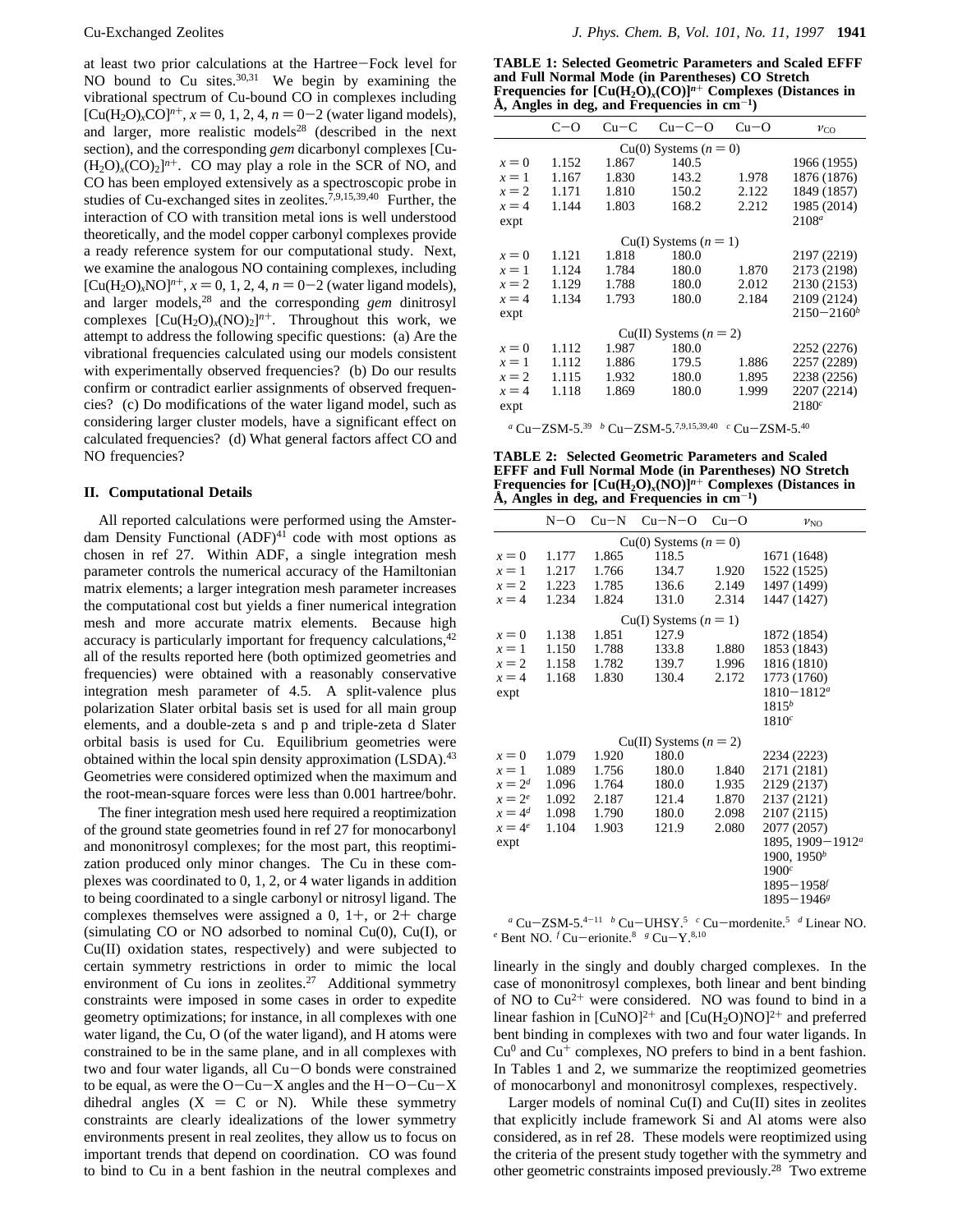

**Figure 1.** Geometries assumed for larger cluster models of (a) 1-coordinated and (b) 4-coordinated Cu.  $\tilde{Y} = C$  or N, T = Si, Al, or J, and the T-sites are terminated by either H or OH.

**TABLE 3: Selected Geometric Parameters and Scaled EFFF CO Stretch Frequencies for Larger Model Carbonyl** Complexes (Distances in  $\dot{A}$  and Frequencies in  $cm^{-1}$ )

|                                                | $(2-1)$ | $Cu-C$ | $Cu-O$ | $v_{\rm CO}$ |  |  |  |
|------------------------------------------------|---------|--------|--------|--------------|--|--|--|
| $Cu(I)$ Systems                                |         |        |        |              |  |  |  |
| larger models for 1-coordinated Cu             |         |        |        |              |  |  |  |
| $[Cu(Si2OH6)CO]+$                              | 1.124   | 1.786  | 1.896  | 2169         |  |  |  |
| $[Cu(Si2O(OH)6)CO]+$                           | 1.126   | 1.784  | 1.921  | 2155         |  |  |  |
| [Cu(J <sub>2</sub> OH <sub>6</sub> )CO]        | 1.133   | 1.754  | 1.836  | 2101         |  |  |  |
| $[Cu(J2O(OH)6)CO]$                             | 1.134   | 1.755  | 1.852  | 2097         |  |  |  |
| [Cu(SiA1OH <sub>6</sub> )CO]                   | 1.135   | 1.754  | 1.839  | 2078         |  |  |  |
| [Cu(SiAlO(OH) <sub>6</sub> )CO]                | 1.134   | 1.752  | 1.851  | 2086         |  |  |  |
| larger models for 4-coordinated Cu             |         |        |        |              |  |  |  |
| $[Cu(Si6O6H12)CO]+$                            | 1.134   | 1.802  | 2.234  | 2097         |  |  |  |
| $\left[ \text{Cu}(Si_4J_2O_6H_{12})CO \right]$ | 1.138   | 1.794  | 2.209  | 2063         |  |  |  |
| $[Cu(Si5AIO6H12)CO]a$                          | 1.141   | 1.765  | 2.677  | 2051         |  |  |  |
|                                                |         |        | 2.002  |              |  |  |  |
| $Cu(II)$ Systems                               |         |        |        |              |  |  |  |
| larger models for 4-coordinated Cu             |         |        |        |              |  |  |  |
| $[Cu(Si6O6H12)CO]2+$                           | 1.125   | 1.843  | 2.172  | 2156         |  |  |  |
| $[Cu(Si4Al2O6H12)CO]$                          | 1.135   | 1.812  | 2.145  | 2076         |  |  |  |

 ${}^aC_s$  symmetry imposed. Optimized Cu-C-O = 180°.

cases of Cu coordination were considered for nominal Cu(I) sites: Cu bonded to one framework oxygen atom,  $[Cu(T_2 O X_6)$ -YO],  $X = H$  or OH,  $Y = C$  or N, shown in Figure 1a, and Cu bonded to four framework oxygen atoms,  $[Cu(T<sub>6</sub>O<sub>6</sub>H<sub>12</sub>)<sup>YO</sup>],$ shown in Figure 1b. Only the relevant high coordination case (Figure 1b) was considered for nominal Cu(II) systems.<sup>28</sup> For purely siliceous clusters, in which all the T sites are occupied by Si atoms, net charges of  $1+$  and  $2+$  were imposed to represent nominal Cu(I) and Cu(II), respectively. Neutral cluster models for nominal Cu(I) were constructed by replacing a Si atom by an Al atom or a pair of Si atoms by a pair of hybrid J atoms; neutral nominal Cu(II) models are constructed by replacing two Si atoms by two Al atoms. Each J atom has an atomic number of 13.5, and each pair of J atoms allows a single negative framework charge to be represented without reducing the cluster symmetry. The J atom basis set is constructed by averaging Si and Al basis sets. In Tables 3 and 4, we list selected geometric parameters of the reoptimized larger model complexes.

In addition to monocarbonyl and mononitrosyl complexes, we have also considered dicarbonyl  $([Cu(H<sub>2</sub>O)<sub>x</sub>(CO)<sub>2</sub>]<sup>n+</sup>)$  and dinitrosyl ( $[Cu(H<sub>2</sub>O)<sub>x</sub>(NO)<sub>2</sub>]<sup>n+</sup>$ ) complexes within the framework of the water ligand model; these are shown in Figures 2 and 3, respectively. All dicarbonyl and dinitrosyl complexes considered were constrained to  $C_{2v}$  symmetry (except  $[Cu(CO)<sub>2</sub>]^{n+}$ , *n*  $= 0 - 2$ , which preferred a linear geometry) and were assigned a 0,  $1+$ , or  $2+$  charge. Cu was coordinated to 0, 1, 2, or 4 water ligands, with the plane of the dicarbonyl or dinitrosyl species between adjacent water ligands  $(x > 1)$  or between O-H vectors  $(x = 1)$ . In Tables 5 and 6, we list the geometric details of the ground state equilibrium geometries of dicarbonyl and 2.131<br>2.128 1844

2.087

**TABLE 4: Selected Geometric Parameters and Scaled EFFF NO Stretch Frequencies for Larger Model Nitrosyl Complexes (Distances in Å, Angles in deg, and Frequencies**  $\mathbf{in}$  cm<sup>-1</sup>)

|                                    |                  |             | N-O Cu-N Cu-N-O Cu-O |            | $\nu_{\rm NO}$ |
|------------------------------------|------------------|-------------|----------------------|------------|----------------|
|                                    | $Cu(I)$ Systems  |             |                      |            |                |
| larger models for 1-coordinated Cu |                  |             |                      |            |                |
| $[Cu(Si2OH6)NO]+$                  | 1.150            | 1.789       | 133.8                | 1.901      | 1848           |
| $[Cu(Si2O(OH)6)NO]+$               | 1.153            | 1.788       | 132.8                | 1.928      | 1838           |
| $\left[ Cu(J_{2}OH_{6})NO \right]$ | 1.164            | 1.749       | 138.0                | 1.839      | 1781           |
| $[Cu(J2O(OH)6)NO]$                 | 1.164            | 1.754       | 137.0                | 1.856      | 1782           |
| [Cu(SiA1OH <sub>6</sub> )NO]       | 1.174            | 1.761       | 136.1                | 1.850      | 1715           |
| [Cu(SiAIO(OH) <sub>6</sub> )NO]    | 1.175            | 1.767       | 134.3                | 1.868      | 1708           |
| larger models for 4-coordinated Cu |                  |             |                      |            |                |
| $[Cu(Si6O6H12)NO]+$                |                  | 1.167 1.846 | 123.7                | 2.304      | 1774           |
|                                    |                  |             |                      | 2.169      |                |
| $\left[ Cu(Si4J2O6H12)NO \right]$  | 1.173            | 1.842       | 123.2                | 2.269      | 1742           |
|                                    |                  |             |                      | 2.141      |                |
| $[Cu(Si5A1O6H12)NO]$               | 1.173            | 1.772       | 136.1                | 2.690      | 1736           |
|                                    |                  |             |                      | 1.988      |                |
|                                    | $Cu(II)$ Systems |             |                      |            |                |
| larger models for 4-coordinated Cu |                  |             |                      |            |                |
| $[Cu(Si6O6H12)NO]2+ a$             | 1.109            | 1.767       | 180.0                | 2.152 2017 |                |
|                                    | 1.119            | 1.860       | 127.4                | 2.134      | 1944           |
| $[Cu(Si6O6H12)NO]2+ b$             |                  |             |                      |            |                |

*<sup>a</sup>* Linear NO. *<sup>b</sup>* Bent NO.



 $[Cu(Si_4Al_2O_6H_{12})NO]$  1.135 1.831 127.2

**Figure 2.** Schematic of Cu-bound dicarbonyl  $[Cu(H_2O)_x(CO)_2]^n$ <sup>+</sup> complexes for  $x = 0, 1, 2,$  or 4. Complexes may have overall charge  $(n = 0, 1, \text{ or } 2)$  and are all constrained to  $C_{2v}$  symmetry except  $x = 0$ , which has a *D*∞*<sup>h</sup>* ground state.



**Figure 3.** Schematic of Cu-bound dinitrosyl  $\left[ Cu(H_2O)_x(NO)_2 \right]^{n+1}$ complexes for  $x = 0, 1, 2$ , or 4. Complexes may have overall charge  $(n = 0, 1, \text{ or } 2)$  and are all constrained to  $C_{2v}$  symmetry.

dinitrosyl complexes, respectively, for which vibrational frequency calculations were performed. A more detailed discussion of the geometric and electronic structure of these complexes and their binding energies will be published elsewhere.<sup>44</sup>

Vibrational frequencies were evaluated using LSDA potential energy surfaces at the LSDA ground state equilibrium geometries. Harmonic frequencies were calculated in all cases using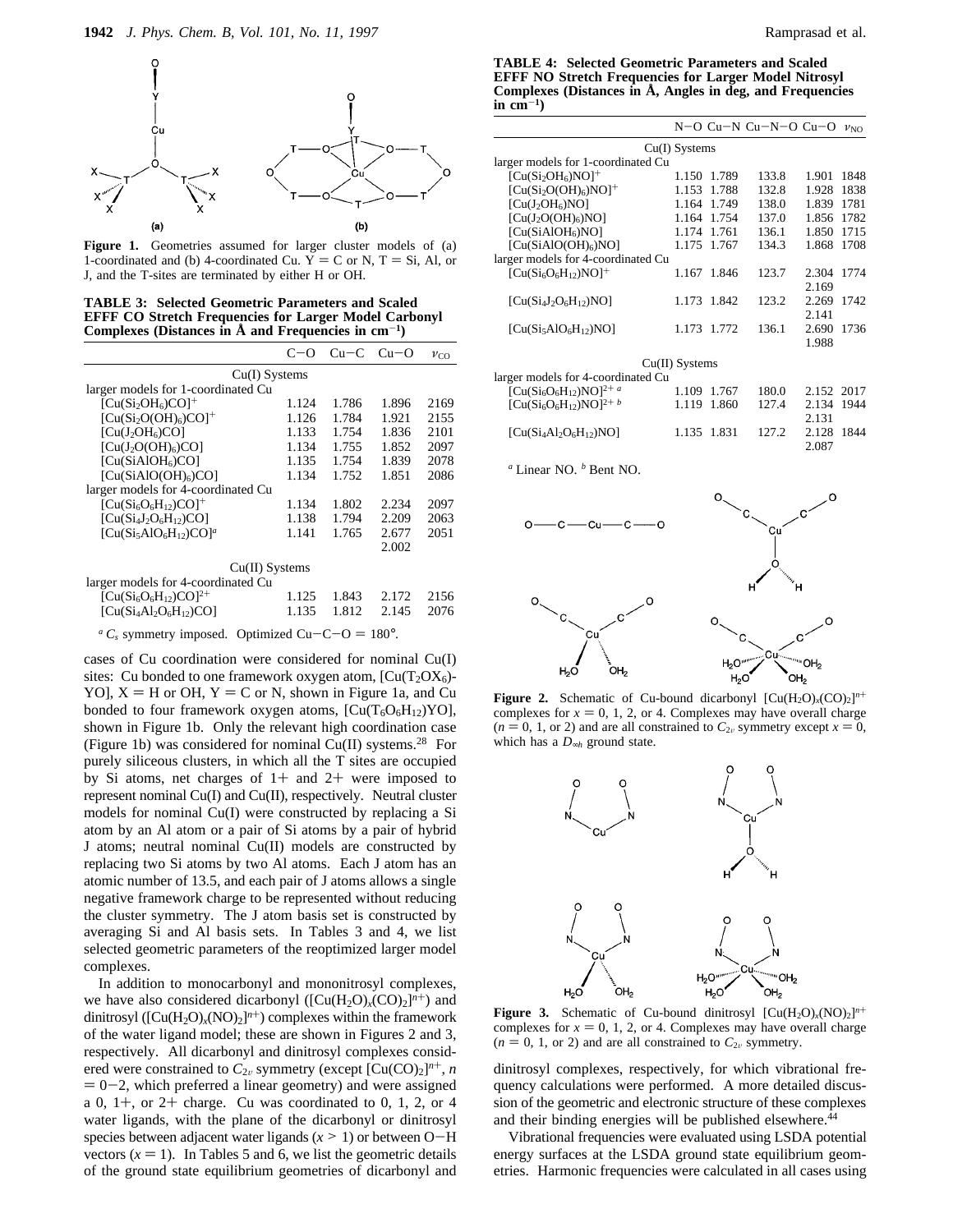**TABLE 5: Selected Geometric Parameters and Scaled EFFF and Full Normal Mode (in Parenthesis) Antisymmetric and Symmetric CO Stretch Frequencies for**  $[Cu(H<sub>2</sub>O)<sub>x</sub>(CO)<sub>2</sub>]<sup>n+</sup>$  Complexes (Distances in Å, Angles in **deg, and Frequencies in cm**-**1)**

|                           |       | $C$ –O Cu–C Cu–O C–Cu–C C–C–O |       | $v^{\text{CO}}$<br>anti     | $\nu^{\rm CO}$<br>sym   |
|---------------------------|-------|-------------------------------|-------|-----------------------------|-------------------------|
|                           |       | $Cu(0)$ Systems $(n = 0)$     |       |                             |                         |
| $x = 0$ 1.152 1.786       |       | 180.0                         | 180.0 | 1929 (1962) 2001 (2054)     |                         |
| $x = 1$ 1.156 1.791 2.139 |       | 152.7                         | 168.2 |                             | 1914 (1945) 1981 (2028) |
| $x = 2$ 1.162 1.827       | 2.187 | 140.5                         | 140.8 | 1861                        | 1942                    |
| $x = 4$ 1.160 1.820       | 2.606 | 127.1                         | 153.6 | 1880                        | 1941                    |
|                           |       | $Cu(I)$ Systems $(n = 1)$     |       |                             |                         |
| $x = 0$ 1.120 1.854       |       | 180.0                         | 180.0 | 2199 (2205) 2209 (2242)     |                         |
| $x = 1$ 1.124 1.865 2.019 |       | 131.0                         | 152.2 | 2162 (2167) 2177 (2199)     |                         |
| $x = 2$ 1.127 1.861       | 2.068 | 123.0                         | 148.8 | 2128                        | 2147                    |
| $x = 4$ 1.132 1.900       | 2.346 | 105.4                         | 170.0 | 2093                        | 2111                    |
|                           |       | $Cu(II)$ Systems $(n = 2)$    |       |                             |                         |
| $x = 0$ 1.112 1.966       |       | 180.0                         | 180.0 | 2261 (2287) 2262 (2292)     |                         |
| $x = 1$ 1.114 1.959       | 1.876 | 97.1                          | 136.7 | 2240 (2259) 2245 (2267)     |                         |
| $x = 2$ 1.116 1.978       | 1.979 | 154.2                         | 166.8 | 2228                        | 2232                    |
| $x = 4$ 1.121 1.929       | 2.198 | 98.6                          | 139.3 | 2185                        | 2190                    |
| exp <sup>a</sup>          |       |                               |       | $2150 - 2151$ $2177 - 2178$ |                         |

*<sup>a</sup>* Cu-ZSM-5.7,9

an approximate "energy-factored force field" (EFFF) method<sup>45,46</sup> and in many cases from a full normal mode analysis as well. The EFFF method assumes that the CO and NO stretch frequencies are decoupled from all the other vibrational modes of the complex;47 this assumption is justified because the CO and NO frequencies are well separated from the high-frequency O-H, Si-H, Al-H, and J-H modes and the low-frequency Cu-C, Cu-N, Al-O, Si-O, J-O, and Cu-O modes. EFFF calculations for CO and NO stretch modes thus require just two single-point force evaluations in the case of monocarbonyl and mononitrosyl complexes and two single-point force evaluations followed by the (trivial) diagonalization of a  $2 \times 2$  matrix in the case of dicarbonyl and dinitrosyl complexes. The singlepoint forces were calculated for geometries in which the NO and CO bond lengths were stepped from their equilibrium values by  $\pm 0.01$  Å. Full normal mode frequencies were calculated in the usual manner within ADF by numerical differentiation of analytic gradients. Some of the full normal mode calculations yield imaginary frequencies for modes that break the imposed symmetry constraints by rotation or twisting of the water molecules. These modes are not points of concern as we are not interested in the global minima of complexes but rather in complexes that provide realistic approximations to the local environments of Cu ions in zeolites.

Comparisons of frequencies calculated by both methods for all monocarbonyl and mononitrosyl complexes and a few dicarbonyl and dinitrosyl complexes (Tables 1, 2, 5, and 6, respectively) indicate generally good agreement between EFFF and normal mode frequencies. The EFFF frequencies can be either higher or lower depending on a competition between (a) the coupling to the lower frequency  $Cu-Y$  (Y = C, N) modes, which shifts the  $Y-O$  normal mode frequencies upward, and (b) the off-diagonal interaction between  $Y-O$  and  $Cu-Y$  bonds, which is largely determined by the degree of covalency in these bonds and which shifts the  $Y-O$  normal mode frequencies downward.48 In Cu-YO complexes, normal mode frequencies are generally higher than EFFF results for  $Y = C$  (Table 1), but for  $Y = N$ , the discrepancies are less systematic (Table 2), probably reflecting greater covalency of the Cu-NO bond. For both ligands, errors in the approximate EFFF frequencies are at most 20-30 cm<sup>-1</sup> ( $\approx$ 1%). In Cu-(YO)<sub>2</sub> complexes, the errors are typically somewhat larger (up to  $53 \text{ cm}^{-1}$ ), with CO and NO normal mode frequencies uniformly higher and lower, respectively, than EFFF frequencies (Tables 5 and 6). For the

sake of consistency, most of the discussion in this paper focuses on EFFF results, which are the only frequencies we have calculated for our larger zeolite models because of their significantly lower cost compared to full normal mode calculations for these systems. Normal mode results are used *only* when comparing bare  $[Cu(YO)_x]^{n^+}$  results,  $x = 1, 2, n = 0-2$ , to experiments or to earlier calculations.

Harmonic frequencies calculated by conventional quantum chemistry techniques (*ab initio* and density functional based) tend to overestimate or underestimate the observed frequencies in a systematic manner $49-51$  due to the neglect of anharmonicity and incomplete treatment of electron correlation. Introduction of either an overall scaling factor, or a set of scaling factors for different types of modes, can greatly improve agreement between calculated and experimental frequencies.<sup>49,50</sup> Selective scale factors that are specific to the type of system under consideration have also been used.32 These scale factors are obtained by comparison of calculated frequencies to a small set of robustly assigned observed frequencies. In the present study, we make use of such selective scale factors. Table 7 lists the calculated and experimental vibrational frequencies for  $CO, CO<sup>+</sup>, NO, NO<sup>+</sup>, and NO<sup>-</sup>. Calculated vibrational frequency$ cies are consistently higher than experimental frequencies by about 3% in nitrosyl species and by about 2% in carbonyl species. In Tables  $1-6$  and in all subsequent figures, we have therefore scaled the calculated NO stretch frequencies by 0.97 and the CO stretch frequencies by 0.98. Unless otherwise stated, we compare our scaled frequencies with experimentally determined frequencies but compare our unscaled frequencies with other theoretical calculations.

#### **III. Results and Discussion**

**A. Cu***<sup>n</sup>*<sup>+</sup>**-Bound Monocarbonyl Complexes.** Vibrational frequency calculations were performed for a set of water ligand model complexes in which CO is bonded to Cu in each of its three nominal oxidation states,  $Cu(0)$ ,  $Cu(I)$ , and  $Cu(II)$ , and for larger model Cu(I) and Cu(II) monocarbonyl complexes. Tables 1 and 3 list CO stretch frequencies for these cases, as well as experimentally observed frequencies that have been assigned to carbonyl ligands adsorbed at  $Cu(0)$ ,  $Cu(I)$ , and  $Cu(II)$ sites in ZSM-5.7,9,15,39,40

Experimental and computational results are available for the triatomics CuCO and CuCO<sup>+</sup>, comparison with which provides some measure of the expected accuracy of our calculated vibrational frequencies. Our scaled value for CuCO (1955  $cm^{-1}$ ) is approximately 60  $cm^{-1}$  lower than experimental cryogenic matrix values (2014<sup>55</sup> and 2010 cm<sup>-1 56</sup>), a difference that can in part be attributed to the perturbing influence of the matrix. A variety of density functional,57,58 *ab initio*, 59,60 and hybrid<sup>61</sup> calculations of the CO stretch frequency in CuCO have been reported, which yield unscaled harmonic frequencies from  $20 \text{ cm}^{-1}$  less (gradient-corrected DFT<sup>57,58</sup>) to more than 70 cm<sup>-1</sup> greater (second-order Møller-Plesset, modified coupled-pair functional methods<sup>59,60</sup>) than our unscaled result (1995 cm<sup>-1</sup>). Our result is consistent with those calculations of comparable quality. [CuCO]<sup>+</sup> has been examined previously with *ab initio* Hartree-Fock<sup>62,63</sup> and coupled-cluster<sup>62</sup> methods; again, our unscaled normal mode result (2264 cm<sup>-1</sup>) is within 30 cm<sup>-1</sup> of the more accurate coupled-cluster determination. These comparisons indicate that our overall computational approach—and, in fact, *any* computational approach tractable for systems of the size considered here-has at best an accuracy of tens of wavenumbers, even neglecting the uncertainties associated with the models we employ.

The increase in monocarbonyl frequencies with increasing Cu oxidation state for the  $[CuCO]^{n+}$  complexes can be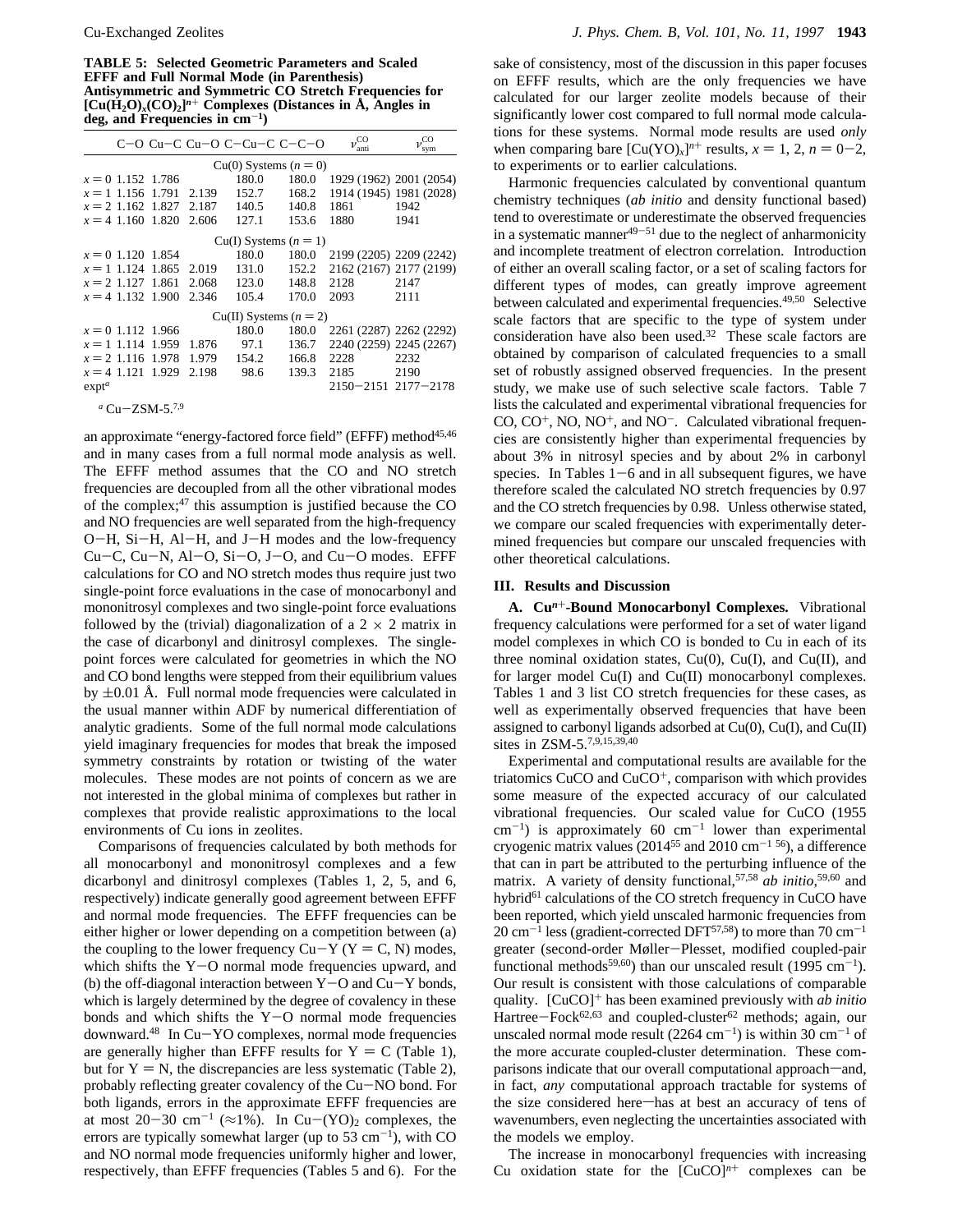**TABLE 6: Selected Geometric Parameters and Scaled EFFF and Full Normal Mode (in Parentheses) Antisymmetric and Symmetric NO Stretch Frequencies for**  $\left[\text{Cu}(H_2\text{O})_x(\text{NO})_2\right]^{\text{n}+}$  **Complexes (Distances in Å, Angles in deg, and Frequencies in cm<sup>-1</sup>)** 

|         | $N-O$ | $Cu-N$ | $Cu-O$ | $N - Cu - N$               | $N-N-O$ | $\nu_{\rm anti}^{\rm NO}$ | $\nu_{\rm sym}^{\rm NO}$ |
|---------|-------|--------|--------|----------------------------|---------|---------------------------|--------------------------|
|         |       |        |        | $Cu(0)$ Systems $(n = 0)$  |         |                           |                          |
| $x=0$   | 1.184 | 1.874  |        | 101.6                      | 73.8    | 1583 (1539)               | 1698 (1699)              |
| $x=1$   | 1.189 | 1.869  | 2.011  | 93.8                       | 76.7    | 1564 (1527)               | 1690 (1665)              |
| $x = 2$ | 1.194 | 1.860  | 2.171  | 93.3                       | 77.6    | 1538                      | 1670                     |
| $x = 4$ | 1.196 | 1.887  | 2.312  | 90.9                       | 79.1    | 1519                      | 1664                     |
|         |       |        |        | $Cu(I)$ Systems $(n = 1)$  |         |                           |                          |
| $x=0$   | 1.141 | 1.947  |        | 94.8                       | 75.0    | 1828 (1798)               | 1890 (1869)              |
| $x=1$   | 1.147 | 1.926  | 1.935  | 89.6                       | 77.7    | 1773 (1735)               | 1881 (1859)              |
| $x = 2$ | 1.153 | 1.899  | 2.032  | 88.2                       | 79.4    | 1748                      | 1857                     |
| $x = 4$ | 1.158 | 1.903  | 2.218  | 88.5                       | 79.4    | 1721                      | 1831                     |
|         |       |        |        | $Cu(II)$ Systems $(n = 2)$ |         |                           |                          |
| $x=0$   | 1.103 | 1.959  |        | 140.6                      | 122.3   | 2029 (2010)               | 2112 (2105)              |
| $x=1$   | 1.111 | 1.968  | 1.896  | 89.8                       | 87.9    | 1969 (1940)               | 2068 (2056)              |
| $x = 2$ | 1.116 | 1.987  | 1.954  | 86.1                       | 84.5    | 1930                      | 2043                     |
| $x = 4$ | 1.121 | 2.028  | 2.163  | 84.8                       | 83.2    | 1892                      | 1999                     |
| expt    |       |        |        |                            |         | $1729 - 1735^a$           | $1824 - 1827^a$          |
|         |       |        |        |                            |         | $1729^b$                  | $1825^b$                 |

*<sup>a</sup>* Cu-ZSM-5.4-<sup>11</sup> *<sup>b</sup>* Cu-Y.8,10

**TABLE 7: Calculated Equilibrium Bond Lengths and Calculated and Experimental Vibrational Frequencies of Diatomic Molecules in the Gas Phase (Bond Lengths in Å and Frequencies in cm**-**1)**

|                      | bond length                           | $v_{\text{theory}}$                   | $v_{\rm expt}$ | $v_{\rm expt}/v_{\rm theory}$ |  |  |  |
|----------------------|---------------------------------------|---------------------------------------|----------------|-------------------------------|--|--|--|
| bare CO              | 1.131                                 | 2170                                  | $2143^a$       | 0.988                         |  |  |  |
| bare $CO+$           | 1.114                                 | 2277                                  | $2214^b$       | 0.972                         |  |  |  |
|                      |                                       | scale factor for carbonyl frequencies |                |                               |  |  |  |
| bare NO              | 1.154                                 | 1930                                  | 1876c          | 0.972                         |  |  |  |
| bare NO <sup>+</sup> | 1.063                                 | 2426                                  | 2345c          | 0.967                         |  |  |  |
| bare $NO^-$          | 1.286                                 | 1398                                  | $1353^c$       | 0.968                         |  |  |  |
|                      | scale factor for nitrosyl frequencies | 0.97                                  |                |                               |  |  |  |

*<sup>a</sup>* Reference 52. *<sup>b</sup>* Refernece 53. *<sup>c</sup>* Reference 54.

understood in terms of charge transfer and orbital mixing considerations. In CuCO, partial charge transfer from the singly occupied Cu 4 s orbital to the CO  $2\pi$  antibonding orbital (which is symmetry-allowed only if CuCO is bent) results in a longer CO bond and a decreased CO stretch frequency compared to gaseous CO. In the singly and doubly charged complexes, net electronic charge transfer from the occupied 5*σ* antibonding orbital of CO to Cu results in a shorter CO bond and increased CO stretch frequency compared to free CO.

These trends are modified in understandable ways as the Cu coordination is varied. As the coordination to O is increased, the Cu center becomes a better electron donor and poorer electron acceptor and the CO bond tends to lengthen and the CO stretch frequency tends to decrease. The CO stretch frequencies for the  $1+$  and  $2+$  complexes (Table 1) lie in almost overlapping, fairly narrow ranges ( $\leq 90$  cm<sup>-1</sup> for 1+ complexes and  $\leq 50$  cm<sup>-1</sup> for 2+ complexes). The neutral  $\left[\text{Cu}(H_2O)_{n}\right]$ CO] complexes exhibit a less regular behavior, associated with the unusually weak carbonyl bonding in these systems; while the C-O bond length and frequency exhibit the expected correlation, they do not vary in a regular fashion with coordination number.

EFFF results for the larger cluster models are tabulated in Table 3 as well. Of all the models listed, the purely siliceous ones are most comparable to the corresponding water ligand models with like coordination and charge. The agreement between the water ligand and the purely siliceous models is excellent in the case of Cu(I) complexes and reasonable in the case of  $Cu(II)$  complexes for binding energies,<sup>28</sup> equilibrium geometries, and vibrational frequencies (Tables 1 and 3). The  $51 \text{ cm}^{-1}$  difference in CO stretch frequencies between  $\text{[Cu(H<sub>2</sub>O)<sub>4</sub>]}$  $CO$ <sup>2+</sup> and  $\left[ Cu(Si<sub>6</sub>O<sub>6</sub>H<sub>12</sub>)CO$ <sup>2+</sup> likely reflects the weaker

electron-accepting ability of Cu in the larger model. In Cu(I) complexes, inclusion of Al atoms or, to a somewhat lesser extent, pairs of hybrid J atoms in the larger models further decreases the electron-accepting ability of Cu and thus increases the C-O bond length and decreases the CO stretch frequency. For instance, neutral 1- and 4-coordinated Cu(I) complexes display CO stretch frequencies  $60-90$  and  $35-50$  cm<sup>-1</sup> lower, respectively, than those displayed by the corresponding charged Cu(I) complexes. A similar trend is found in Cu(II) systems; neutral  $\left[\text{Cu(Si_4Al_2O_6H_{12})CO}\right]$  yields a frequency that is 80 cm<sup>-1</sup> lower than  $\left[\text{Cu(Si<sub>6</sub>O<sub>6</sub>H<sub>12</sub>)CO}\right]^{2+}$ .

Clear trends in CO stretch frequencies emerge from these models: a decrease in the Cu oxidation state, an increase in the Cu coordination, and a greater proximity to strong Lewis base sites (like the Al or J atoms of the present study) all tend to shift the CO frequency downward. The same factors determine the C-O bond lengths, and in fact, a linear correlation exists between the calculated bond lengths and stretch frequencies. Figure 4 shows a plot of these quantities for all the water ligand and larger models considered along with the best fit straight line (correlation coefficient 0.9935). Interestingly, the data point corresponding to gas phase CO, which was not used in the fitting procedure, also lies on this best fit line. A similar linear correlation between CO frequency and bond length, based on available experimental data, has been proposed earlier<sup>64</sup> for CO adsorbed on various surfaces of several different metals. However, no definitive relationship between frequency and bond length could be obtained from that study, as the errors in the experimentally determined C-O bond lengths ( $\approx$ 0.1 Å) were of the same order as the correlation that was sought. While bond lengths are more difficult to measure experimentally than frequencies, the latter are more expensive to obtain computationally. In light of these considerations, a certain predictive power can be attributed to the plot in Figure 4, in that, given either the frequency or the bond length, a rough estimate of the other can be readily obtained. Further, shifts in frequencies can be associated with the factors described above.

The ranges of experimental IR absorption frequencies that have previously been assigned to CO adsorbed on Cu(I) and Cu(II) sites in Cu-ZSM-5 are also indicated in Figure 4 and Table 1. As is clearly seen, the two ranges are narrow and separated by only  $\approx 20$  cm<sup>-1</sup>, and both fall within the corresponding-but much broader-ranges of calculated frequencies for Cu(I) and Cu(II) carbonyl complexes. The calculated ranges overlap significantly, with the Cu(II) results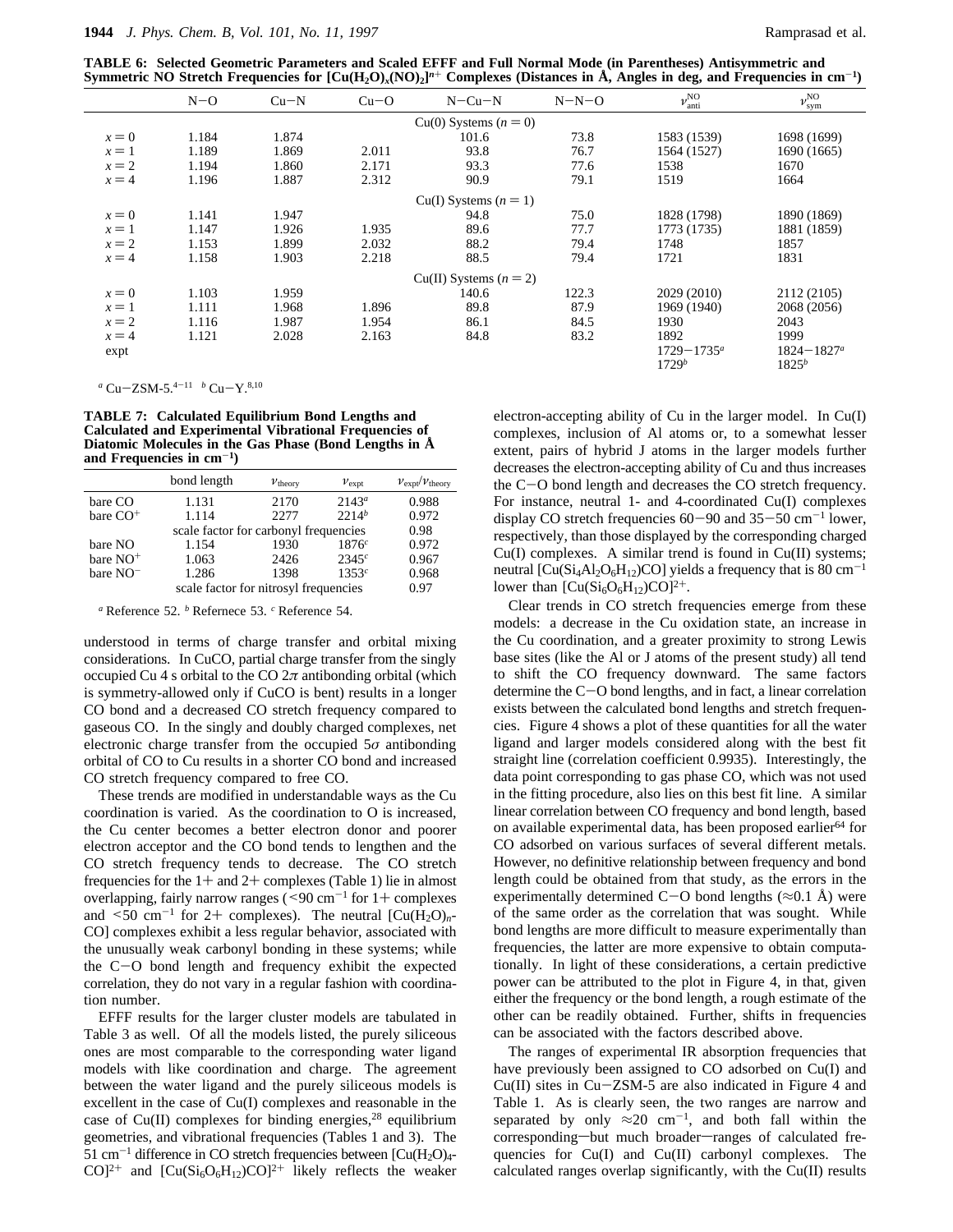

**Figure 4.** Calculated CO frequencies (*ν*, from EFFF method, scaled by 0.98) vs C-O bond lengths (*r*) for monocarbonyl complexes. Linear fit to data and ranges of experimental values (from Table 1) are also shown.

covering a wider range and extending to higher frequency. The small differences between CO frequencies on Cu(I) and Cu(II) reflect a similarity in CO bonding; the slightly higher frequencies for Cu(II) are due to a slightly larger depopulation of the antibonding  $CO$   $5\sigma$  orbital. The better agreement of the water ligand model results with experiments for Cu(I) and Cu(II) is most likely fortuitous. Errors introduced by particular models may be offset to some extent in the present work by uncertainties associated with the assumed transferability of frequency scale factors from gas phase molecules to adsorbates on Cu. Given this situation, and the considerable sensitivity of the calculated CO frequencies to the details of a particular model, it is clearly impossible to make absolute comparisons between calculated and experimental frequencies. Rather, the present results serve to confirm the changes in CO frequency that accompany variations in Cu oxidation state and to indicate the expected shifts in frequency associated with variations in local coordination environment. Our calculated frequencies for CO on *isolated* Cu(0) lie significantly below the experimental value of 2108  $cm^{-1}$  that had tentatively been assigned to this species in Cu-ZSM-5. This discrepancy most likely reflects a clustering of  $Cu(0)$  in the sample studied, as  $2108 \text{ cm}^{-1}$  is much closer to observed frequencies for CO on Cu metal surfaces.65

**B.** Cu<sup>n+</sup>**-Bound Dicarbonyl**  $[Cu(H<sub>2</sub>O)<sub>x</sub>(CO)<sub>2</sub>]$ <sup>n+</sup> Com**plexes.** In studies of CO in Cu-exchanged zeolites, vibrational bands observed at  $2150-2151$  and  $2177-2178$  cm<sup>-1</sup> have been assigned to the antisymmetric and symmetric CO stretch modes, respectively, in dicarbonyl complexes adsorbed at isolated Cu<sup>+</sup> sites.7,9 While dicarbonyl species are unlikely to play a role in the catalytic reduction of NO, they do provide an additional test of our water ligand models. In Table 5, we list the calculated antisymmetric and symmetric CO stretch frequencies in  $[Cu(H<sub>2</sub>O)<sub>x</sub>(CO)<sub>2</sub>]<sup>n+</sup> complexes.$  The IR spectrum of  $[Cu<sub>x</sub> (CO)_2$ ] has been measured in an argon matrix;<sup>56</sup> bands at 1876 and  $1891 \text{ cm}^{-1}$  have been assigned to the antisymmetric and symmetric CO stretch modes, respectively. Our calculated normal mode frequencies for  $[Cu(CO)<sub>2</sub>]$  are more than 100 cm<sup>-1</sup>



**Figure 5.** Calculated symmetric and antisymmetric CO frequencies (from EFFF method, scaled by 0.98) vs C-O bond lengths for dicarbonyl  $[Cu(H<sub>2</sub>O)<sub>x</sub>(CO)<sub>2</sub>]<sup>n+</sup> complexes. Linear fit to monocarbonyl$ results (from Figure 4) and ranges of experimental values (Table 1) are also shown.

greater, which likely reflects a difference in Cu stoichiometry in the experiments<sup>56</sup> and calculations. Our unscaled normal mode results for the antisymmetric and symmetric CO stretch modes in  $\text{[Cu(CO)<sub>2</sub>]}$  (2002 and 2096 cm<sup>-1</sup>, respectively) do compare well with Barone's<sup>66</sup> hybrid density functional values of 1998 and 2114 cm-1. Hartree-Fock calculations for [Cu-  $(CO)_2$ <sup>+ 63</sup> yield CO stretch frequencies more than 150 cm<sup>-1</sup> greater than our (unscaled) normal mode results for this system, reflecting the known systematic overestimation at the Hartree-Fock level.<sup>62</sup>

Figure 5 shows a plot of the EFFF CO (symmetric and antisymmetric) stretch frequencies vs the  $C-O$  bond length for dicarbonyl species adsorbed on Cu in each of its three nominal oxidation states. A higher cluster charge (*i.e*., a higher nominal Cu oxidation state) results in higher stretch frequencies and shorter bond lengths. Also, as in monocarbonyl complexes discussed earlier, a higher degree of coordination makes the Cu center a better electron donor and poorer electron acceptor, resulting in longer CO bonds and lower CO stretch frequencies. The line in Figure 5 is taken directly from the fit to monocarbonyl results in Figure 4. The average of the symmetric and antisymmetric frequencies of the dicarbonyl species has very nearly the same linear dependence on the C-O bond length, regardless of the Cu oxidation state. The splitting between the two CO stretch modes on the other hand increases significantly from  $Cu(II)$  to  $Cu(I)$  to  $Cu(0)$  complexes. The increased coupling with decreasing oxidation state likely reflects the increasing occupation of the CO  $2\pi$  orbitals, which interact strongly with each other. Figure 5 also shows experimentally observed frequencies7,9 that have been assigned to dicarbonyl species adsorbed on Cu(I) sites in ZSM-5. The present results reinforce this assignment.

**C. Cu***<sup>n</sup>*<sup>+</sup>**-Bound Mononitrosyl Complexes.** Tables 2 and 4 list NO stretch frequencies for the water ligand and larger model complexes, respectively, along with the experimentally observed frequencies<sup> $4-11$ </sup> assigned to NO bound to the Cu(I)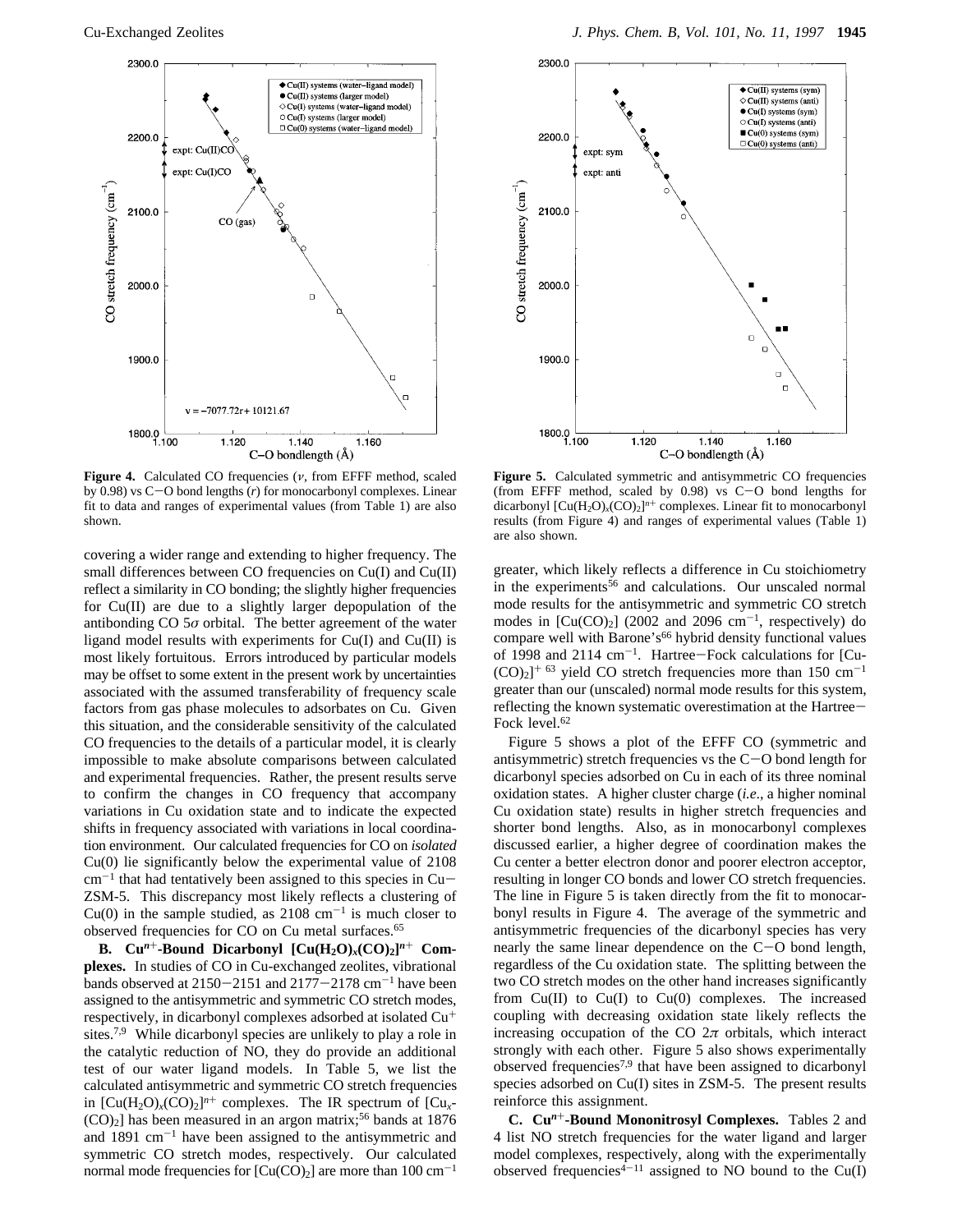

**Figure 6.** Calculated NO frequencies (*ν*, from EFFF method, scaled by 0.97) vs N-O bond lengths (*r*) for mononitrosyl complexes. Linear fit to data and ranges of experimental values (from Table 2) are also shown.

and Cu(II) sites in Cu-exchanged zeolites. For comparison, previous unrestricted Hartree-Fock calculations for NO bound to nominal Cu(I) sites in cluster models of zeolites yielded NO stretch frequencies of  $2231^{30}$  and  $1776$  cm<sup>-1.31</sup> Hartree-Fock vibrational frequencies typically overestimate experimental measurements by about 11%.50 Application of a standard Hartree-Fock scale factor<sup>50</sup> somewhat improves the former computational result but further increases the discrepancy in the latter.

As discussed previously, $27$  in all mononitrosyl complexes, Cu has a strong tendency to exist in an effective Cu(I) oxidation state; *i.e.*, the bonding between NO and  $Cu^0$ ,  $Cu^+$  and  $Cu^{2+}$ can be approximately represented as  $[Cu(I)-NO^-]$ ,  $[Cu(I)-$ NO], and  $[Cu(I)-NO<sup>+</sup>]$ , respectively. Thus, NO adsorption tends to oxidize  $Cu^{0}$  and reduce  $Cu^{2+}$ . In CuNO, a partial electron transfer from the Cu 4s level to the antibonding NO  $2\pi$  level lengthens the NO bond and decreases the NO stretch frequency compared to gas phase NO. We calculate the normal mode NO stretch frequency in CuNO to be  $1648 \text{ cm}^{-1}$ , which is in reasonable agreement with the experimental Ar matrix isolation result (1611 cm<sup>-1</sup>).<sup>67</sup> In [CuNO]<sup>+</sup>, formally no charge transfer occurs and the  $N-O$  bond length and stretch frequency (Table 2) are very close to their gas phase values of 1.15 Å and 1876 cm<sup>-1</sup>, respectively. The NO  $2\pi$  orbital is populated in both CuNO and [CuNO]<sup>+</sup>; as with CuCO, rehybridization of the  $2\pi$  orbital with the Cu 4s orbital provides the driving force for the bending of NO in these two cases. In  $[CuNO]<sup>2+</sup>$ , a partial charge transfer from the NO  $2\pi$  level to the incompletely filled Cu d level results in a shorter NO bond<sup>27</sup> and higher NO stretch frequency than those of gas phase NO.  $[CuNO]<sup>2+</sup>$  is isoelectronic with  $[CuCO]^{+}$ , and, like the latter, is linear.

In water ligand models, the nominal Cu oxidation state is again the most important influence on the calculated NO stretch frequency, with a higher oxidation state resulting in a higher frequency. Additional coordination has a secondary, but significant, effect comparable to that found for the carbonyl complexes. Regardless of the oxidation state, as coordination

increases and the Cu center becomes more electron rich, the NO bond lengthens and the NO stretch frequency decreases. Bending also affects the NO bond length and frequency. We expect and find NO to bend in all the nominal  $Cu(0)$  and  $Cu(I)$ complexes, but surprisingly, as the Cu coordination increases, bending becomes favorable for the Cu(II) complexes as well. While dismissed in our earlier studies, $27,28$  this bending is likely a real effect arising from second-order Jahn-Teller interactions between occupied Cu d and vacant NO 2*π* orbitals that become increasingly important as the coordination increases and the energy separation between the two orbital sets decreases. Bent and linear results for NO on Cu(II) are listed in Table 2. NO bending results in an increased occupation of the antibonding NO  $2\pi$  level and thus an increase in NO bond length and decrease in NO stretch frequency (by up to  $70 \text{ cm}^{-1}$ ).

The nominal Cu(I) water ligand models and comparable purely siliceous models yield similar geometries and vibrational frequencies (Tables 2 and 4). As with the carbonyl systems, reducing the overall cluster charge and increasing the electron donation to Cu by introducing either Al or hybrid J atoms into the larger models results in a systematic decrease in calculated frequencies. The coordination and cluster charge effects are comparable in magnitude and difficult to separate in the Cu(I) models. In fact, for the larger ring models of Cu(I), the symmetry reduction accompanying bending allows the Cu center to move closer to two oxygen atoms, so that the framework coordination is ill-defined but certainly less than four. This effect is particularly pronounced in the nominally 4-coordinated  $[Cu(Si<sub>5</sub>AIO<sub>6</sub>H<sub>12</sub>)NO]$  complex, in which the Cu ion clearly moves to a 2-coordinate location over the Al T-site and illustrates the influence of the Al location on Cu coordination.

The coordination number and the *nature* of the model coordination environment have distinctive influences on the NO stretch frequencies in Cu(II) systems. The NO frequencies for linear and bent  $[Cu(Si<sub>6</sub>O<sub>6</sub>H<sub>12</sub>)NO]<sup>2+</sup>$  (nominally Cu(II)) are more than 90 cm<sup>-1</sup> less than those of  $[Cu(H_2O)_4NO]^2$ <sup>+</sup>. Introducing two Al atoms in the larger Cu(II) model reduces the NO vibrational frequency even further, so that the 1- to 4-coordinated Cu(II)-NO water ligand models and the larger charged and neutral Cu(II)-NO models span separate regions of the vibrational spectrum.

Figure 6 shows a plot of the EFFF NO stretch frequency vs the N-O bond length for both water ligand and larger model complexes. Unlike the monocarbonyl complexes, three distinct frequency regimes are observed corresponding to nominal Cu(0), Cu(I), or Cu(II) (*i.e.*, effectively  $[Cu(I)-NO<sup>-</sup>]$ ,  $[Cu(I)-NO]$ , or  $[Cu(I)-NO<sup>+</sup>]$ , respectively). An almost linear correlation, independent of the cluster charge, binding mode of NO (linear or bent), and details of the local coordination environment of Cu, is observed with an overall fit quality of 0.9910. Here again the data point corresponding to gas phase NO, which was not used in the fitting procedure, lies close to the best fit line. Comments that were made earlier about the predictive nature of a similar plot for carbonyl complexes apply here as well. The  $N-O$  bond lengths and frequencies span a much greater range and are thus much more sensitive to model choice than was the case with carbonyl complexes. This greater sensitivity is consistent with the increased charge transfer and greater covalency in the Cu-NO bond than in the Cu-CO bond.

In Figure 6, we also show frequency ranges corresponding to absorptions that have been assigned to NO adsorbed on Cu(I) and  $Cu(II)$  sites in zeolites.<sup>4-11</sup> The two ranges are separated by 100  $cm^{-1}$ , with the higher one assigned to NO on Cu(II) and the lower one to NO on Cu(I). These assignments are consistent with our model results. For Cu(I), both water ligand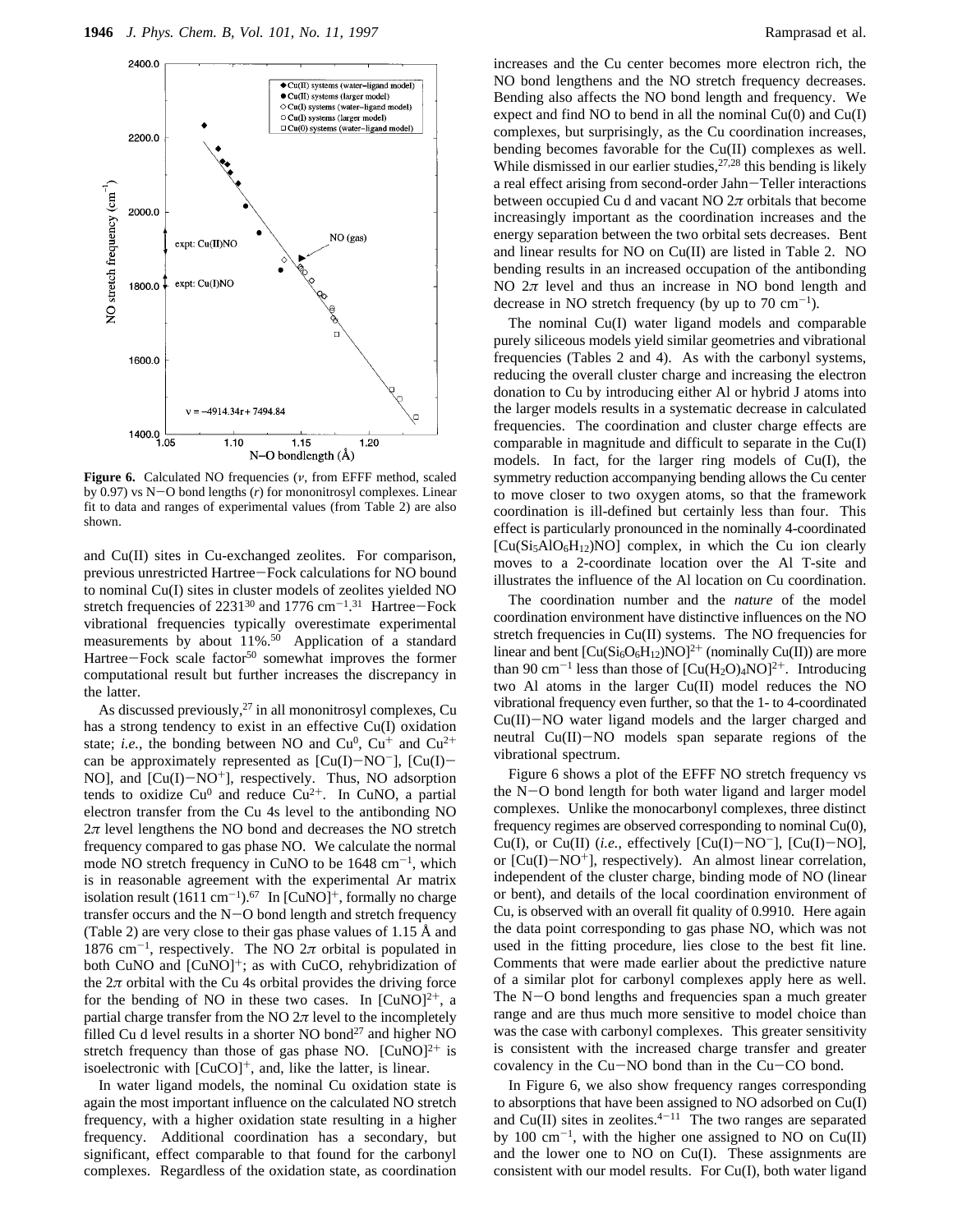and larger models produce frequencies in the range of the experimental results; both are reasonable models of Cu(I) sites in Cu-exchanged zeolites. Again, given the uncertainties associated with the overall computational method and models, we cannot unequivocally associate the experimental frequencies with any one coordination model considered here. For Cu(II), the larger models clearly produce frequencies that are most consistent with the experimental results, while the water ligand models produce frequencies that are consistently too large. As noted in the Introduction, bands at 1895 and 1912  $\text{cm}^{-1}$  have been assigned to the stretching modes of NO bound to  $Cu^{2+}$ near one and two framework Al, respectively.7,8 The trends we observe in frequency vs local coordination environment suggest the opposite assignment. However, an additional factor that may be important in these and all Cu(II) vibrational frequency assignments is the presence of extralattice  $O^-$  and/ or OH-. Extralattice oxygen is thought to be important in charge compensating Cu(II), particularly in overexchanged zeolites.2,16 While we have not explored the effects of extralattice oxygen in detail, we have found that inclusion of an OHligand in the Cu coordination sphere can shift CO and NO stretch frequencies downward in the same way that Al or hybrid J atoms do. For this and the reasons listed above, we hesitate to associate one particular Cu(II) coordination model with Cu(II) in ZSM-5.

**D.**  $Cu^{n+}-Bound$  Dinitrosyl  $[Cu(H<sub>2</sub>O)<sub>x</sub>(NO)<sub>2</sub>]^{n+}$  Com**plexes.** On a variety of transition metal oxide surfaces and transition metal ion-exchanged zeolites, NO has a strong tendency to adsorb in pairs.<sup>68,69</sup> This tendency has been ascribed to enhanced stability gained by the interaction of the unpaired electron on each of the NO ligands.70 Dinitrosyl species have been observed experimentally when the reduced forms of Cu- $ZSM-5$  or  $Cu-Y$  (containing predominantly  $Cu(I)$ ) are exposed to  $NO^{4-11}$  Also, dinitrosyl species have been suggested to play a role in the mechanism of NO decomposition.2,9,10,11 We describe here the results that we obtained from vibrational frequency calculations on dinitrosyl complexes within the framework of our water ligand model. The calculated symmetric and antisymmetric dinitrosyl stretch frequencies for these complexes, along with experimentally observed frequencies in Cu-exchanged zeolites,  $4-11$  are collected in Table 6. For Cu(I) complexes, frequency calculations were performed only for singlet  $({}^{1}A_{1})$  states, which were the ground states. Preliminary Hartree-Fock calculations<sup>31</sup> for nominal Cu(I)-bound dinitrosyl species yield symmetric and antisymmetric NO stretch frequencies of 1646 and 1578  $cm^{-1}$ , respectively. These values significantly underestimate the observed dinitrosyl frequencies in Cu-exchanged zeolites (by over  $150 \text{ cm}^{-1}$ ), even without allowing for a further reduction by a typical Hartree-Fock scaling factor ( $\approx 0.89^{50}$ ).

Cu in the dinitrosyl complexes, as in mononitrosyl complexes, has a strong propensity to remain in an effective Cu(I) oxidation state, irrespective of the overall charge and degree of coordination.<sup>44</sup> Dinitrosyl binding to Cu<sup>0</sup>, Cu<sup>+</sup>, and Cu<sup>2+</sup> can be approximately represented as  $[Cu(I) - (NO)_2]$ ,  $[Cu(I) - (NO)_2]$ , and  $[Cu(I) - (NO)_2^+]$ , respectively, so that across the series electrons are removed from orbitals of NO  $2\pi$  origin. The N-O bond lengths and vibrational frequencies of the dinitrosyl species are consonant with this view of charge transfer. In the case of  $[Cu(NO)<sub>2</sub>]$ <sup>+</sup>, with effectively neutral (NO)<sub>2</sub>, the calculated scaled symmetric and antisymmetric normal mode NO stretch frequencies (1869 and 1798 cm<sup>-1</sup>, respectively) and bond length (1.14) Å) are even in surprisingly good agreement with the observed gas phase bare NO dimer frequencies of 1860-1870 and 1760-  $1788$  cm<sup>-1 54,71</sup> and bond length of 1.16 Å. In the more reduced



**Figure 7.** Calculated symmetric and antisymmetric NO frequencies (from EFFF method, scaled by 0.97) vs N-O bond lengths for dinitrosyl  $[Cu(H<sub>2</sub>O)<sub>x</sub>(NO)<sub>2</sub>]<sup>n+</sup> complexes. Linear fit to mononitrosyl results (from$ Figure 6) and ranges of experimental values (Table 6) are also shown.

 $Cu(NO)<sub>2</sub>$  systems, the N-O bond lengths are increased and vibrational frequencies decreased, while for the more oxidized  $[Cu(NO)<sub>2</sub>]$ <sup>2+</sup> systems, the opposite trend is observed. As before, higher Cu coordination has the effect of decreasing frequencies and increasing bond lengths. Regular correlations are again observed (Figure 7) between the  $N-O$  bond lengths and EFFF NO frequencies for Cu-bound dinitrosyl complexes. As in dicarbonyl systems, the averages of the symmetric and antisymmetric NO stretch frequencies lie reasonably close to the straight line taken from the fit to the corresponding mononitrosyl results in Figure 6. The splitting between the two stretch modes again decreases with increasing Cu oxidation state, but by a much smaller amount than in dicarbonyl complexes, presumably because the bonding combination of  $2\pi$  orbitals is always at least singly occupied in dinitrosyl complexes.

Experimentally observed frequencies $4-11$  that have been previously assigned to symmetric and antisymmetric modes of dinitrosyl species adsorbed at Cu(I) sites in Cu-ZSM-5 and Cu-Y zeolites are also indicated in Figure 7. The present calculations reinforce this interpretation, as only the calculated frequencies for Cu(I) complexes are in reasonable agreement with the experimentally observed frequencies. The above experience with monocarbonyl and mononitrosyl species suggests that this assessment would persist even if the simple water ligand models considered in this section were supplemented with results for larger clusters. The present Cu(I) results are also consistent with the frequency ranges of 1810-1940 and 1685-  $1815$  cm<sup>-1</sup>, which have been assigned to symmetric and antisymmetric NO stretch frequencies, respectively, for dinitrosyl species adsorbed on other transition metal ion exchanged zeolites and on supported and unsupported transition metal oxides.68 This indicates that the mode of dinitrosyl binding found here for  $Cu^+$  complexes, *viz.*,  $[Cu(I) - (NO)_2]$  (with the dinitrosyl remaining more or less neutral), is probably the preferred mode in most other systems as well.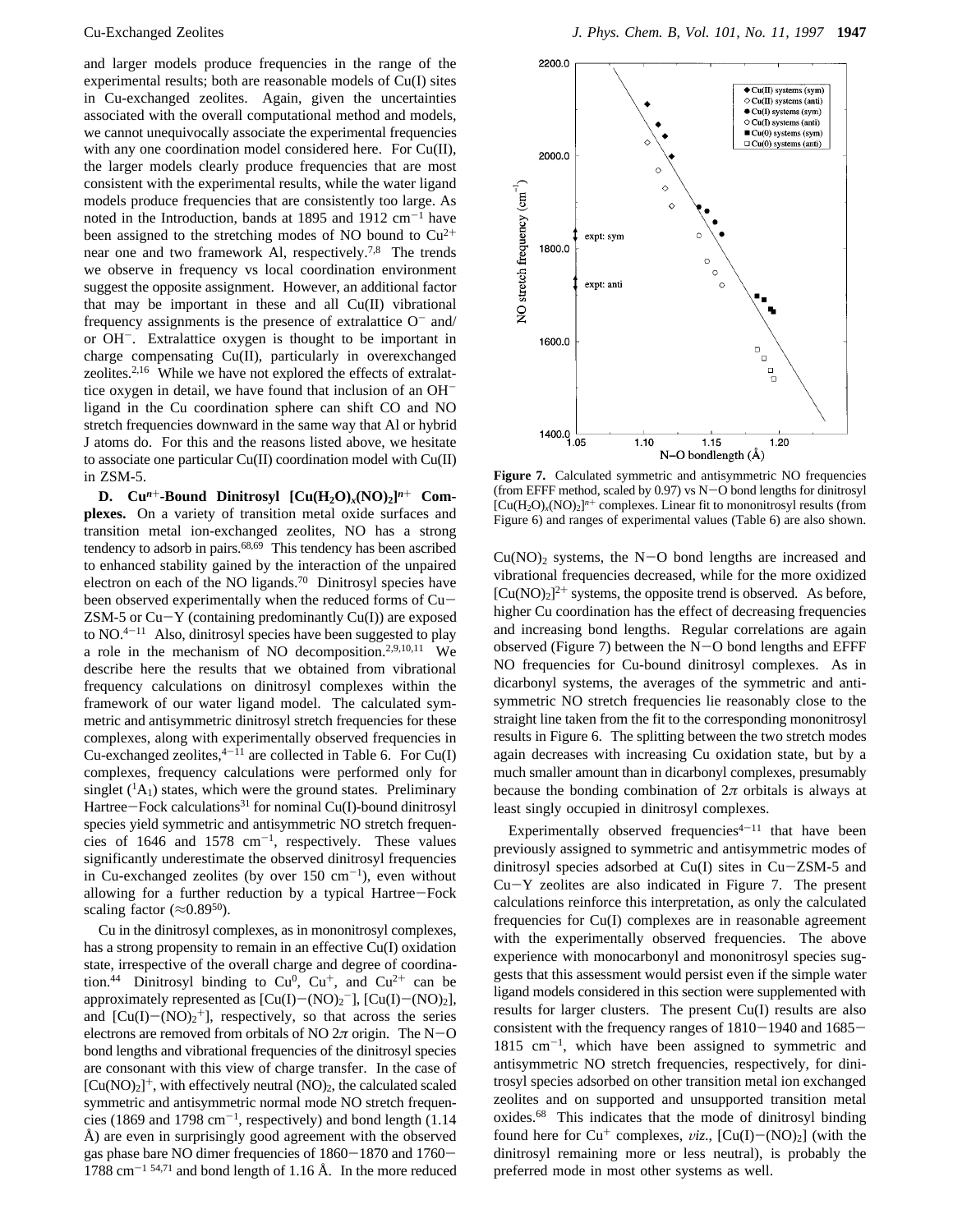#### **IV. Summary and Conclusions**

The lack of definitive experimental information on the location and oxidation state of exchanged Cu ions in zeolites has led us to develop cluster models of  $Cu(0)$ ,  $Cu(I)$ , and  $Cu(II)$ sites with varying degrees of local coordination at various levels of sophistication.<sup>27,28</sup> In the present study, we have presented a set of CO and NO vibrational frequency calculations for Cubound mono- and dicarbonyl and mono- and dinitrosyl complexes. We have shown that the results of these calculations can be combined with available IR experimental measurements both to assess the reliability of our models and to help interpret experimental observations. In general, our models yield CO and NO stretch frequencies in ranges that are quite consistent with IR measurements. In all cases, our calculations reinforce previous assignment of the observed frequencies.

We have identified several factors that affect the CO and NO stretch frequencies:

1. In general, a lower nominal Cu oxidation state results in lower CO and NO frequencies. Because mono- and dinitrosyl species interacting with  $Cu(0)$ ,  $Cu(I)$ , and  $Cu(II)$  can be approximately described as  $[Cu(I) - (NO)<sub>x</sub>$ <sup>-</sup>],  $[Cu(I) - (NO)<sub>x</sub>]$ , and  $[Cu(I) - (NO)<sub>x</sub><sup>+</sup>], x = 1, 2, respectively, three distinct$ frequency regimes are observed for nitrosyl complexes, one for each charged state of the adsorbed (NO)*<sup>x</sup>* species. The dependence on oxidation state is less dramatic in the case of carbonyl complexes; Cu(I) and Cu(II) complexes display CO stretch frequencies in overlapping ranges (due to similar extent of charge transfer between CO and Cu in these two cases).

2. A higher degree of Cu coordination has the secondary, but significant, effect of lowering the CO and NO frequencies. The Cu center becomes a better electron donor and poorer electron acceptor as its coordination number increases, resulting in a greater charge transfer to CO and NO, an increase in the C-O and N-O bond lengths, and a decrease in stretch frequencies.

3. More sophisticated zeolite models generally result in lower CO and NO stretch frequencies. The frequency trends can be summarized by:

$$
\nu^{\text{waterligand}}_{\text{CO,NO}} \geq \nu^{\text{larger(siliceous)}}_{\text{CO,NO}} > \nu^{\text{larger(withAlorJ)}}_{\text{CO,NO}}
$$

where the equal sign is for Cu(I) systems. The overall frequency range is much broader for  $Cu(II)$  than for  $Cu(I)$  systems, with a much greater disparity between water ligand and larger models in the former case. The water ligand models may provide a reasonable description of Cu(I) sites in zeolites, but more sophisticated models may be required to study the Cu(II) sites.

4. In the mononitrosyl complexes, NO bending lowers the NO stretch frequency.

Despite the large variations in NO and CO stretch frequencies that occur in our models, we find very strong linear correlations between calculated frequencies and bond lengths for each class of adsorbates considered. These correlations and the above trends should prove useful in future studies of Cu-exchanged zeolites.

**Acknowledgment.** The authors thank M. Shelef (Ford Motor Co.) for useful discussions, T. A. Barckholtz (Ohio State University) for assistance with the EFFF method, and the authors of refs 31 and 32 for sending preprints prior to publication. R.R. and J.B.A. would like to acknowledge support by NSF under Grant NSF-1-5-30897 (8), the National Center for Supercomputing Applications (NCSA), the Cornell Theory Center (CTC), and two summer appointments for R.R. at the Ford Research Laboratory.

#### **References and Notes**

(1) (a) Iwamoto, M.; Mizuno, N. *J. Automot. Eng. (Part D Proc. Inst. Mech. Eng*.*)* **1993**, *207*, 23. (b) Iwamoto, M.; Hamada, H. *Catal. Today* **1991**, *10*, 57. (c) Iwamoto, M.; Mizuno, N. *Proc.*-*Inst. Mech. Eng.* **1993**, *207*, 23.

(2) Shelef, M. *Chem. Re*V*.* **1995**, *95*, 209.

- (3) Centi, G.; Perathoner, S. *Appl. Catal. A* **1995**, *132*, 179.
- (4) Hoost, T. E.; Lafromboise, K. A.; Otto, K. *Catal. Lett.* **1996**, *37*,
- 153. (5) Cheung, T.; Bhargava, S. K.; Hobday, M.; Foger, K. *J. Catal.* **1996**, *158*, 301.
- (6) Beutel, T.; Sárkány, J.; Lei, G.-D.; Yan, J. Y.; Sachtler, W. M. H. *J. Phys. Chem.* **1996**, *100*, 845.
- (7) Aylor, A. W.; Larsen, S. C.; Reimer, J. A.; Bell, A. T. *J. Catal.* **1995**, *157*, 592.
- (8) Dědeček, J.; Sobal'ik, Z.; Tvaružková, Z.; Kaucký, D.; Wichterlova, B. *J. Phys. Chem.* **1995**, *99*, 16327.
- (9) Spoto, G.; Zecchina, A.; Bordiga, S.; Ricchiardi, G.; Martra, G. *Appl. Catal. B: En*V*iron.* **1994**, *3*, 151.
- (10) Valyon, J.; Hall, W. K. *J. Phys. Chem.* **1993**, *97*, 1204.
- (11) Giamello, E.; Murphy, D.; Magnacca, G.; Morterra, C.; Shioya, Y.; Nomura, T.; Anpo, M. *J. Catal.* **1992**, *136*, 510.
- (12) Hoost, T. E.; Lafromboise, K. A.; Otto, K. *Catal. Lett.* **1995**, *33*, 105.
- (13) Komatsu, T.; Ogawa, T.; Yashima, T. *J. Phys. Chem.* **1995**, *99*, 13053.
- (14) Iwamoto, M.; Yahiro, H.; Mizuno, N.; Zhang, W. X.; Mine, Y.; Furukawa, H.; Kagawa, S. *J. Phys. Chem.* **1992**, *96*, 9360.
- (15) Yamashita, H.; Matsuoka, M.; Tsuji, K.; Shioya, Y.; Anpo, M. *J. Phys. Chem.* **1996**, *100*, 397.
- (16) Petunchi, J. O.; Marcelin, G.; Hall, W. K. *J. Phys. Chem.* **1992**, *96*, 9967.
	- (17) Anderson, M. W.; Kevan, L. *J. Phys. Chem.* **1987**, *91*, 4174.
- (18) Kucherov, A. V.; Hubbard, C. P.; Shelef, M. *J. Catal* **1995**, *157*, 603.
- (19) Slinkin, A. A.; Kucherov, A. V.; Chuylkin, N. D.; Korsunov, V. A.; Klyachko, A. L.; Nikishenko, S. B. *Kinet. Katal.* **1990**, *31*, 698.
- (20) Kucherov, A. V.; Slinkin, A. A. *J. Phys. Chem.* **1989**, *93*, 864. (21) Kucherov, A. V.; Slinkin, A. A.; Kondrat'ev, D. A.; Bondarenko,
- T. N.; Rubinstein, A. M.; Minachev, Kh. M. *Zeolites* **1985**, *5*, 320. (22) Larsen, S. C.; Aylor, A.; Bell, A. T.; Reimer, J. A. *J. Phys. Chem.*
- **1994**, *98*, 11533. (23) Hamada, H.; Matsubayashi, N.; Shimada, H.; Kintaichi, Y.; Ito,
- T.; Nishijima, A. *Catal. Lett.* **1990**, *5*, 189.
	- (24) Liu, D.-J.; Robota, H. J. *Catal. Lett.* **1993**, *21*, 291.
	- (25) Liu, D.-J.; Robota, H. J. *Appl. Catal.* **1994**, *4*, 155.
- (26) Grünert, W.; Hayes, N. W.; Joyner, R. W.; Shpiro, E. S.; Siddiqui, M. R.; Baeva, G. N. *J. Phys. Chem.* **1994**, *98*, 10832.

(27) Schneider, W. F.; Hass, K. C.; Ramprasad, R.; Adams, J. B. *J. Phys. Chem.* **1996**, *100*, 6032.

(28) Hass, K. C.; Schneider, W. F. *J. Phys. Chem.*, **1996**, *100*, 92992. (29) Trout, B. L.; Chakraborty, A. K.; Bell, A. T. *J. Phys. Chem.* **1996**, *100*, 4173.

(30) Yokomichi, Y.; Ohtsuka, H.; Tabata, T.; Okada, O.; Yokoi, Y.; Ishikawa, H.; Yamaguchi, R.; Matsui, H.; Tachibana, A.; Yamabe, T. *Catal. Today* **1995**, *23*, 431.

- (31) Trout, B. L.; Chakraborty, A. K.; Bell, A. T. *J. Phys. Chem.* **1996**, *100*, 17582.
	- (32) Brand, H. V.; Redondo, A.; Hay, P. J. Unpublished results.

(33) Zygmunt, S. A.; Curtiss, L. A.; Iton, L. E.; Erhardt, M. K. *J. Phys. Chem.* **1996**, *100*, 6663.

- (34) Bishop, D. M.; Cybulski, S. M. *Chem. Phys. Lett.* **1994**, *230*, 177.
- (35) Koubi, L.; Blain, M.; de Lara, E. C. *Chem. Phys. Lett.* **1994**, *217*,
- 544. (36) Pelmenschikov, A. G.; van Santen, R. A. *J. Phys. Chem.* **1993**, *97*, 10678.
- (37) Gale, J. D.; Catlow, C. R. A.; Carruthers, J. R. *Chem. Phys. Lett.*
- **1993**, *216*, 155. (38) Brand, H. V.; Curtiss, L. A.; Iton, L. E. *J. Phys. Chem.* **1992**, *96*, 7725.
- (39) Sa´rka´ny, J.; d'Itri, J.; Sachtler, W. M. H. *Catal. Lett.* **1992**, *16*, 241.
- (40) Chajar, Z.; Primet, M.; Praliaud, H.; Chevrier, M.; Gauthier, C.; Mathis, F. *Appl. Catal. B: En*V*iron.* **1994**, *4*, 199.
	- (41) Baerends, E. J.; Ellis, D. E.; Ros, P. *Chem. Phys.* **1973**, *2*, 41.
	- (42) Be´rces, A.; Ziegler, T. *J. Phys. Chem.* **1993**, *98*, 4793.
- (43) Vosko, S. H.; Wilk, L.; Nusair, M. *Can. J. Phys.* **1980**, *58*, 1200.
- (44) Ramprasad, R.; Hass, K. C.; Schneider, W. F.; Adams, J. B. Unpublished results.
- (45) Braterman, P. S. *Metal Carbonyl Spectra*; Academic Press: New York, 1975.
- (46) Cotton, F. A.; Kraihanzel, C. S. *J. Am. Chem. Soc.* **1962**, *84*, 4432.